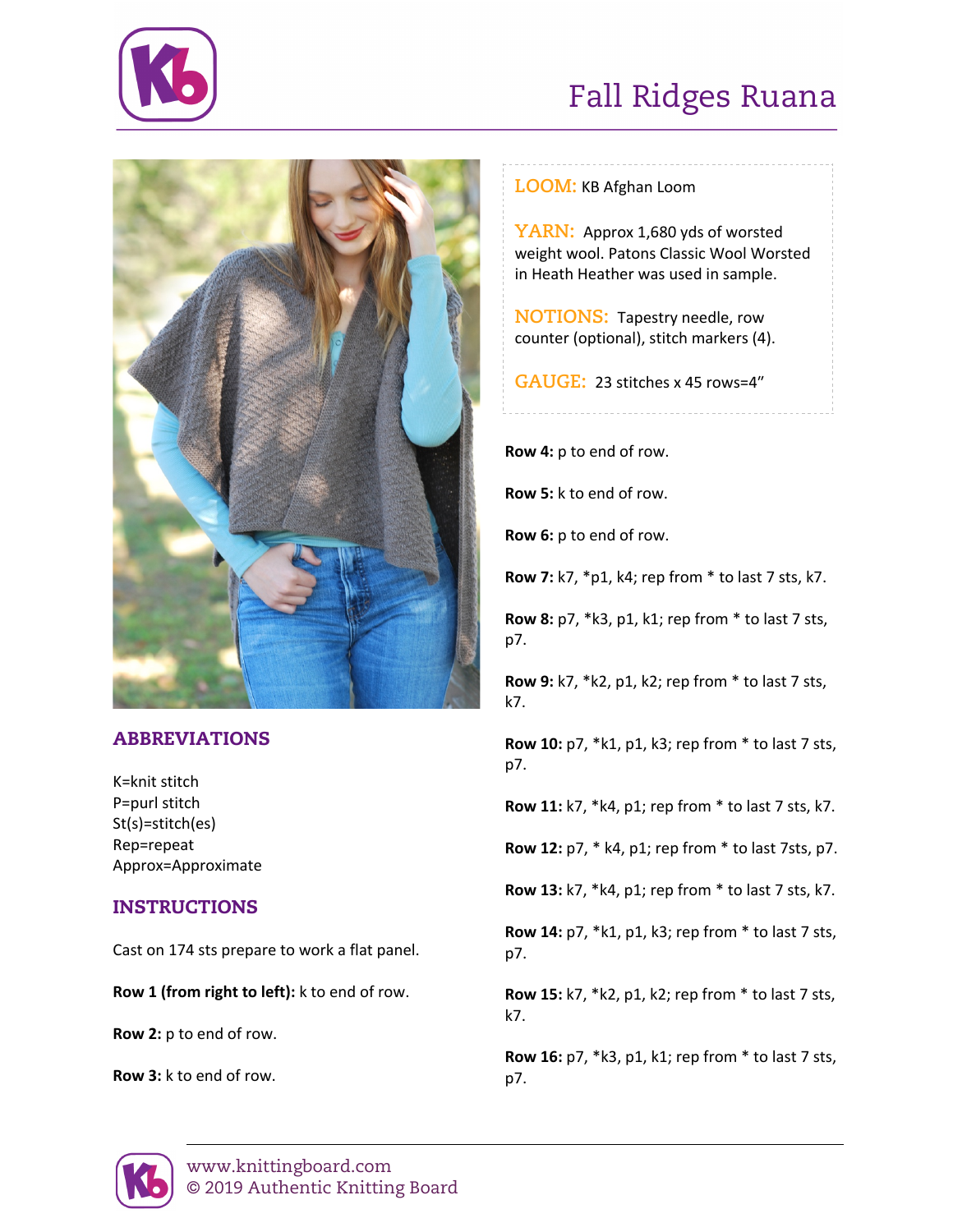

Repeat Rows 7-16 (approx. 240 rows) until item measures approximately 30 inches from cast on edge, end on a Row 16.

Work on first 87 pegs.

**Next row:** k7, \*p1, k4; rep from \* to last 5 sts, k5.

**Next row:** p5, \*k3, p1, k1; rep from \* to last 7 sts, p7.

**Next row:** k7, \*k2, p1, k2; rep from \* to last 5 sts, k5.

**Next row:** p5, \*k1, p1, k3; rep from \* to last 7 sts, p7.

**Next row:** k7, \*k4, p1; rep from \* to last 5 sts, k5.

**Next row:** p5, \* k4, p1; rep from \* to last 7 sts, p7.

**Next row:** k7, \*k4, p1; rep from \* to last 5 sts, k5.

**Next row:** p5, \*k1, p1, k3; rep from \* to last 7 sts, p7.

**Next row:** k7, \*k2, p1, k2; rep from \* to last 5 sts, k5.

**Next row:** p5, \*k3, p1, k1; rep from \* to last 7 sts, p7.

Repeat last 10 rows (approx. 210 rows) until item measures approx. 28" from split.

**Next Row:** (from right to left): k to end of row.

**Next Row:** p to end of row.

**Next Row:** k to end of row.

**Next Row:** p to end of row.

**Next Row:** k to end of row.

**Next Row:** p to end of row.

Bind off using basic bind off method.

Join yarn at the split, peg 88.

**Next row:** k5, \*p1, k4; rep from \* to last 7 sts, k7.

**Next row:** p7, \*k3, p1, k1; rep from \* to last 5 sts, p5.

**Next row:** k5, \*k2, p1, k2; rep from \* to last 7 sts, k7.

**Next row:** p7, \*k1, p1, k3; rep from \* to last 5 sts, p5.

**Next row:** k5, \*k4, p1; rep from \* to last 7 sts, k7.

**Next row:** p7, \* k4, p1; rep from \* to last 5 sts, p5.

**Next row:** k5, \*k4, p1; rep from \* to last 7 sts, k7.

**Next row:** p7, \*k1, p1, k3; rep from \* to last 5 sts, p5.

**Next row:** k5, \*k2, p1, k2; rep from \* to last 7 sts, k7.

**Next row:** p7, \*k3, p1, k1; rep from \* to last 5 sts, p5.

Repeat last 10 rows (approx. 210 rows) until item measures approx. 28" from split (make sure the number of rows match the other side).

**Next Row:** (from right to left): k to end of row.

**Next Row:** p to end of row.